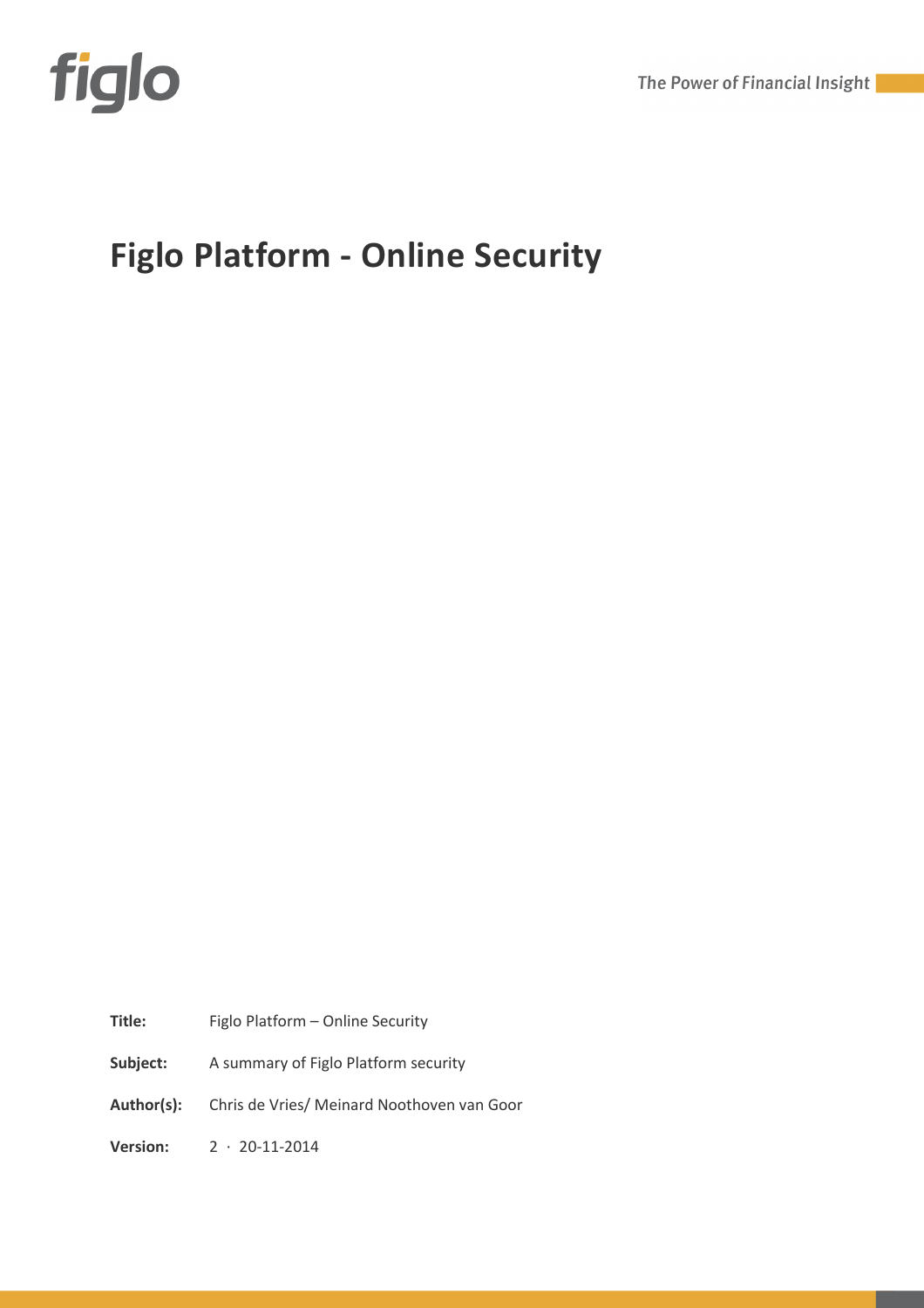

# **Contents**

| 1 |     |  |  |  |  |
|---|-----|--|--|--|--|
|   | 1.1 |  |  |  |  |
|   | 1.2 |  |  |  |  |
| 2 |     |  |  |  |  |
|   | 2.1 |  |  |  |  |
|   | 2.2 |  |  |  |  |
|   | 2.3 |  |  |  |  |
|   | 2.4 |  |  |  |  |
| 3 |     |  |  |  |  |
|   | 3.1 |  |  |  |  |
|   | 3.2 |  |  |  |  |
|   | 3.3 |  |  |  |  |
|   | 3.4 |  |  |  |  |
|   | 3.5 |  |  |  |  |
|   | 3.6 |  |  |  |  |
| 4 |     |  |  |  |  |
|   | 4.1 |  |  |  |  |
|   | 4.2 |  |  |  |  |
|   | 4.3 |  |  |  |  |
|   | 4.4 |  |  |  |  |

#### **Document History**

| <b>Date</b>      | Version Description | <b>Author</b>         |
|------------------|---------------------|-----------------------|
| $2011 - 11 - 11$ | Initial document.   | Chris de Vries        |
| $2014 - 11 - 20$ | amendments          | M. Noothoven van Goor |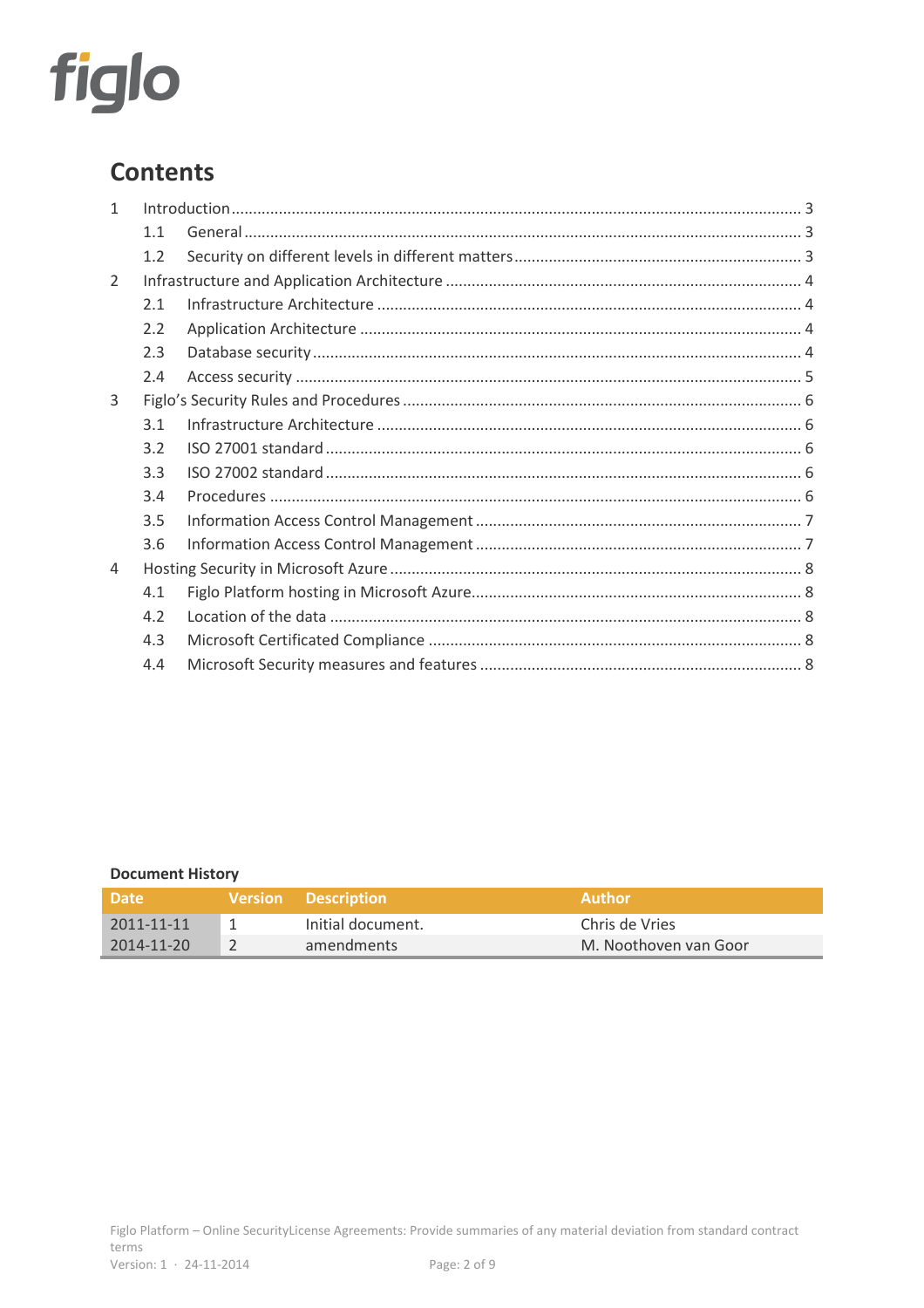

### **1 Introduction**

#### **1.1 General**

In this document an overview is given of the security measures taken to protect and secure client data in Figlo Platform. Most of the client data are personal data which are subject to the Dutch privacy Act, 'Wet bescherming persoonsgegevens (WBP)'. This Privacy Act stipulates in Section 13, that appropriate technical and organizational measures should be taken to safeguard the personal data.

#### **1.2 Figlo Platform Security on different levels in on different subjects**

To protect the data appropriately a very broad range of security measures are taken.

Figlo Platform architecture is so designed that enables to secure the application and its Database. In chapter two, 'Infrastructure and Application Architecture' of this document further information on this subject is given.

Secondly Figlo Platform System Development and Maintenance are subject to strict procedures to guarantee the quality and therefore the security of the Software. In chapter three, 'Figlo's Security Rules and Procedures' of this document further information on this subject is given.

Figlo Platform is hosted in the datacenters of Microsoft by the service MS Azure. It means that the extensive Microsoft security measures will apply to the hosting of it. In chapter four, 'Hosting Security in Microsoft Azure' of this document further information on this subject is given

Finally the proof of the pudding is eating and Figlo organizes a Figlo Platform security test by a third party 'Pine digital security' including a penetration test and code review. All Pine security recommendation will and are followed up. More information is found on https://www.pine.nl/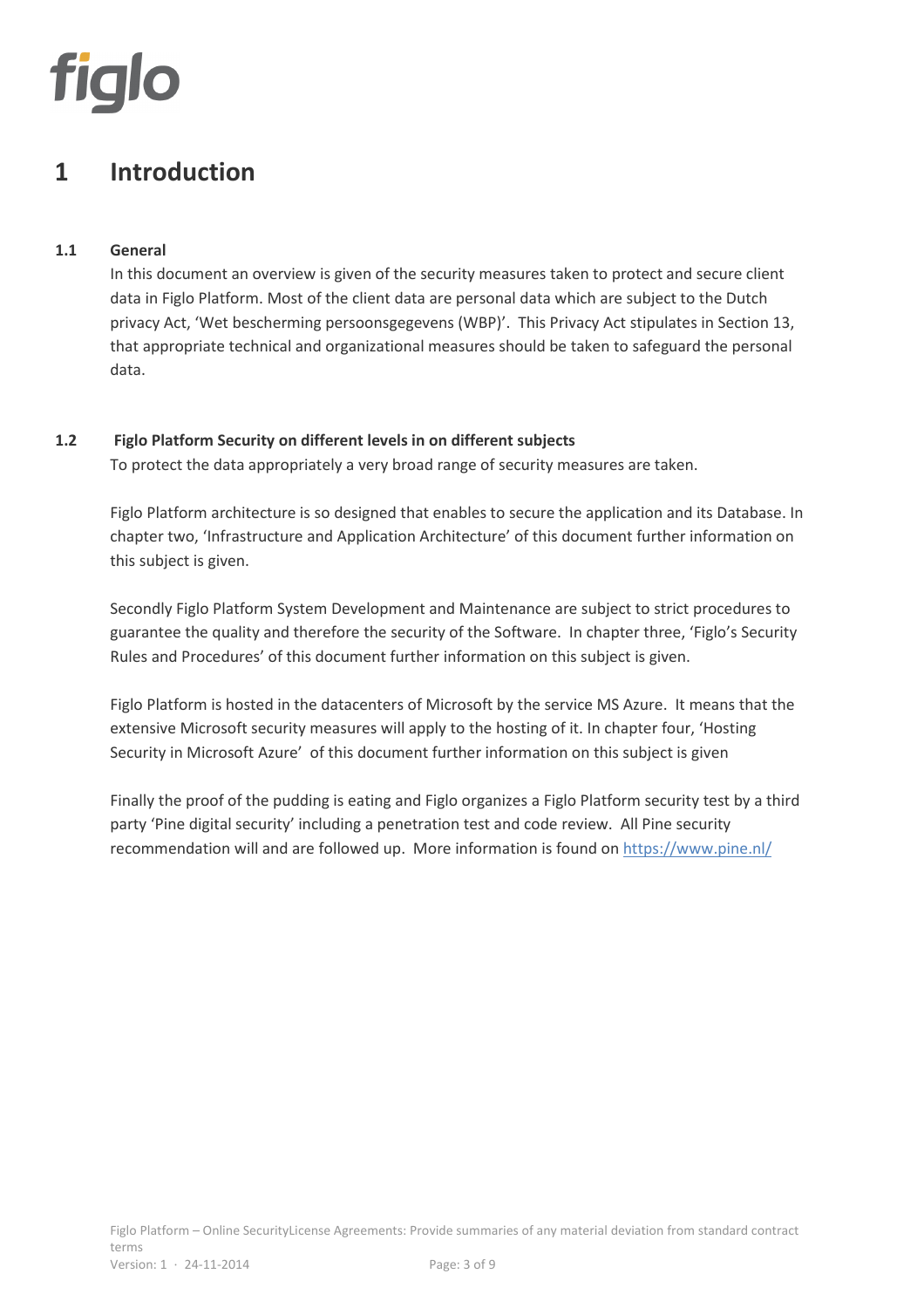

### **2 Infrastructure and Application Architecture**

#### **2.1 Infrastructure Architecture**

The system architecture defines a multi-tier environment. Starting at the system level we define three tiers: Presentation tier (the interface), Application tier (the logic) and Data tier (the database services).

The reason of the multi-tier that is improves security and also scalability. A fundamental rule in the three-tier architecture is that the client tier never communicates directly with the data tier. In a three-tier model all communication must pass through the application tier which secures a controlled way of access to the stored data, and to secure service on an OS level.

Every tier it selves is designed in a most secure way. Responsibilities of a tier are implemented by layers. Per tier one or more layers can be deployed. For example the Application tier knows four layers including the service layer, business layer and data layer. All layers have their own (security) responsibilities.

#### **2.2 Application Architecture**

The Figlo solution consists of set of (web) services. Together they make up the entire solution. At the top level (User interface level), user interface services (Gui Layers) are defined. Almost every implementation of a user interface service is implemented for a specific environment. For Figlo security is managed via the so called Domain Providers system services which control every application request or submission to a business service. All security measures applicable on the application are enforced by this Domain Providers system services.

#### **2.3 Database security**

Figlo Platform employs SQL server as its database. SQL Server will be configured so that different SQL Server users (which aren"t Windows users) have different rights to specified objects in the database. User one can have only read rights to table one and user two can have write rights as well. By implementing this architecture on forehand it is defined if a user can have read and or write access to an object in design.

To be able to access data from a database, a user must pass through two stages of authentication, one at the SQL Server level and the other at the database level. These two stages are implemented using Logins names and User accounts respectively. A valid login is required to connect to SQL Server and a valid user account is required to access a database.

Besides this Figlo employs the SQL Server security best practices that are edited by Microsoft. (http://msdn.microsoft.com/en-us/library/bb283235.aspx)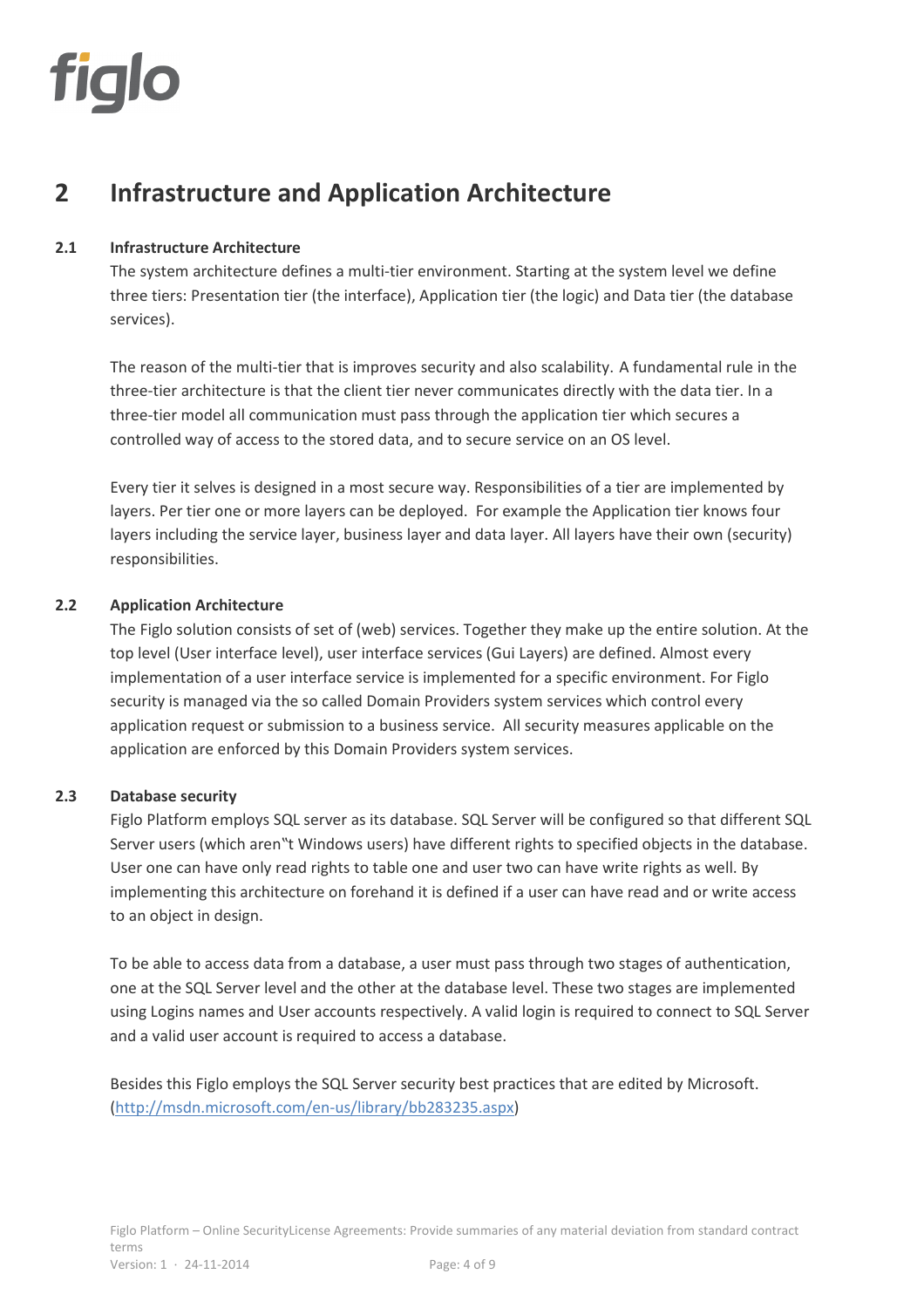

#### **2.4 Access security**

Figlo implements the latest security technology to safeguard its software. It is built on top of the so called '.NET Framework security stack'. The .NET Framework provides a security mechanism called code access security to help protect computer systems from malicious mobile code, to allow code from unknown origins to run with protection and to help prevent trusted code from intentionally or accidentally compromising security. Code access security enables code to be trusted to varying degrees depending on where the code originates and on other aspects of the code's identity. Figlo employs an SSL connection with a certificate (1024bit public RSA key) which enforces a highgrade encryption (RC4 128bit) to secure connections between client and server. In 2015 it will be replaced by a 2048bit public RSA key). More information is available http://msdn.microsoft.com/en-us/library/c5tk9z76(v=vs.110).aspx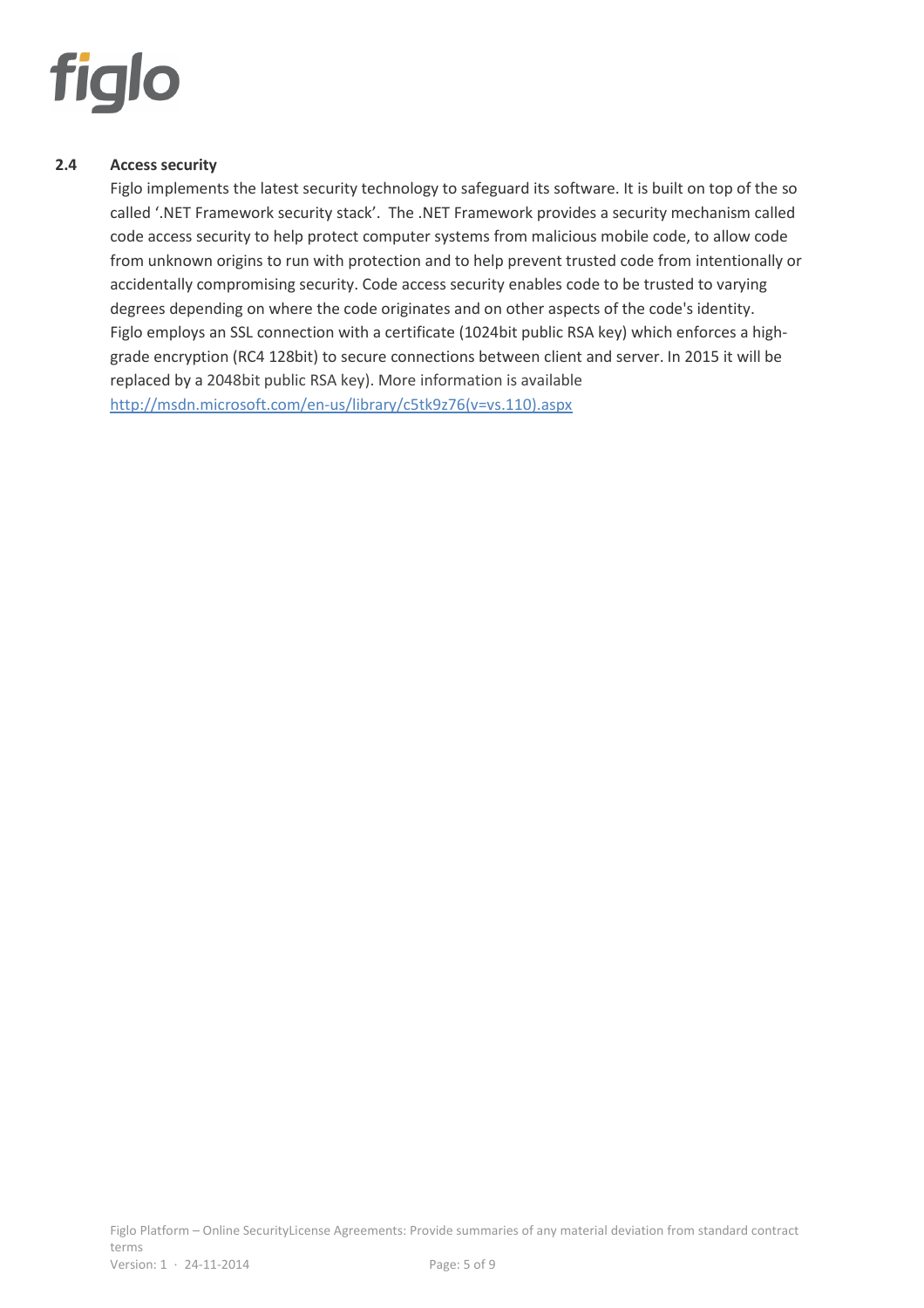

# **3** Figlo's Security Rules and Procedures

#### **3.1 Infrastructure Architecture**

Figlo has adopted the ISO IEC 27001 and ISO IEC 27002 standard. The basic objective of these standards is to help establish and maintain an effective information management system, using a continual improvement approach.

#### **3.2 ISO 27001 standard**

The ISO 27001 standard was published in October 2005, essentially replacing the old BS7799-2 standard. It is the specification for ISMS, Information Security Management System. The objective of the standard itself is to "provide a model for establishing, implementing, operating, monitoring, reviewing, maintaining, and improving an Information Security Management System". Regarding its adoption, this should be a strategic decision. Further, "The design and implementation of an organization's ISMS is influenced by their needs and objectives, security requirements, the process employed and the size and structure of the organization".

The standard defines its 'process approach' as "The application of a system of processes within an organization, together with the identification and interactions of these processes, and their management". It employs the PDCA, Plan-Do-Check-Act model to structure the processes, and reflects the principles set out in the OECG guidelines (see oecd.org)

#### **3.3 ISO 27002 standard**

The ISO 27002 standard is the rename of the ISO 17799 standard, and is a code of practice for information security. It basically outlines hundreds of potential controls and control mechanisms, which may be implemented, in theory, subject to the guidance provided within ISO 27001. The standard "established guidelines and general principles for initiating, implementing, maintaining, and improving information security management within an organization". The actual controls listed in the standard are intended to address the specific requirements identified via a formal risk assessment. The standard is also intended to provide a guide for the development of "organizational security standards and effective security management practices and to help build confidence in interorganizational activities".

#### **3.4 Procedures**

To maintain the security policy, Figlo has to maintain security measurements on a broad scale of different fields of subjects. To cover the all area of information protection Figlo has introduced procedures conform the ISO 27002 standard procedures on the following subjects:

- Security Policy
- Corporate Security Management
- Organizational Asset Management
- Human resource Management
- Physical and Environmental Security Management

Figlo Platform – Online SecurityLicense Agreements: Provide summaries of any material deviation from standard contract terms Version: 1 · 24-11-2014 Page: 6 of 9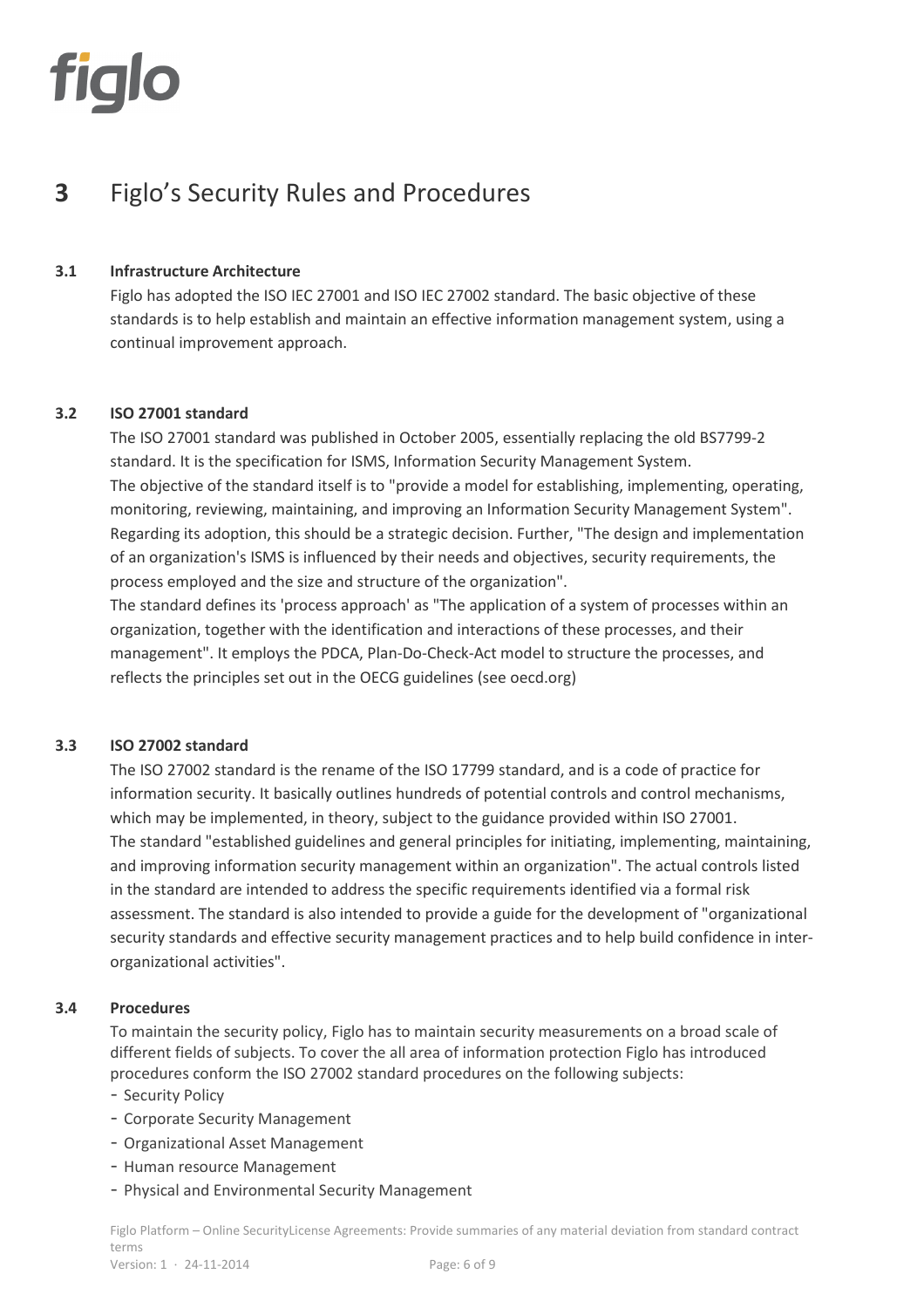

- Communication and Operations Management
- Information Access Control Management
- System Development and Maintenance
- Information Security Incident Management
- Business Continuity Management

#### **3.5 Information Access Control Management**

One important aspect of the above mentioned items: Figlo maintains the following rules and processes for 'Information Access Control Management':

- Physical access to the data center
- Remote access to these servers
- Access to the website / application (browsing)
- Firewall datacenter
- Virus Protection
- Reading logs

#### **3.6 Information Access Control Management**

An aspect of well-organized security measurements is the 'System Development and Maintenance'. Figlo maintains a strict development street with four Deployment stages. The Four stages are 'Development', 'Testing', 'Acceptance' and 'Production' (OTAP). The source code will be promoted through these stages where every transition to another stage is secured by release safety measures.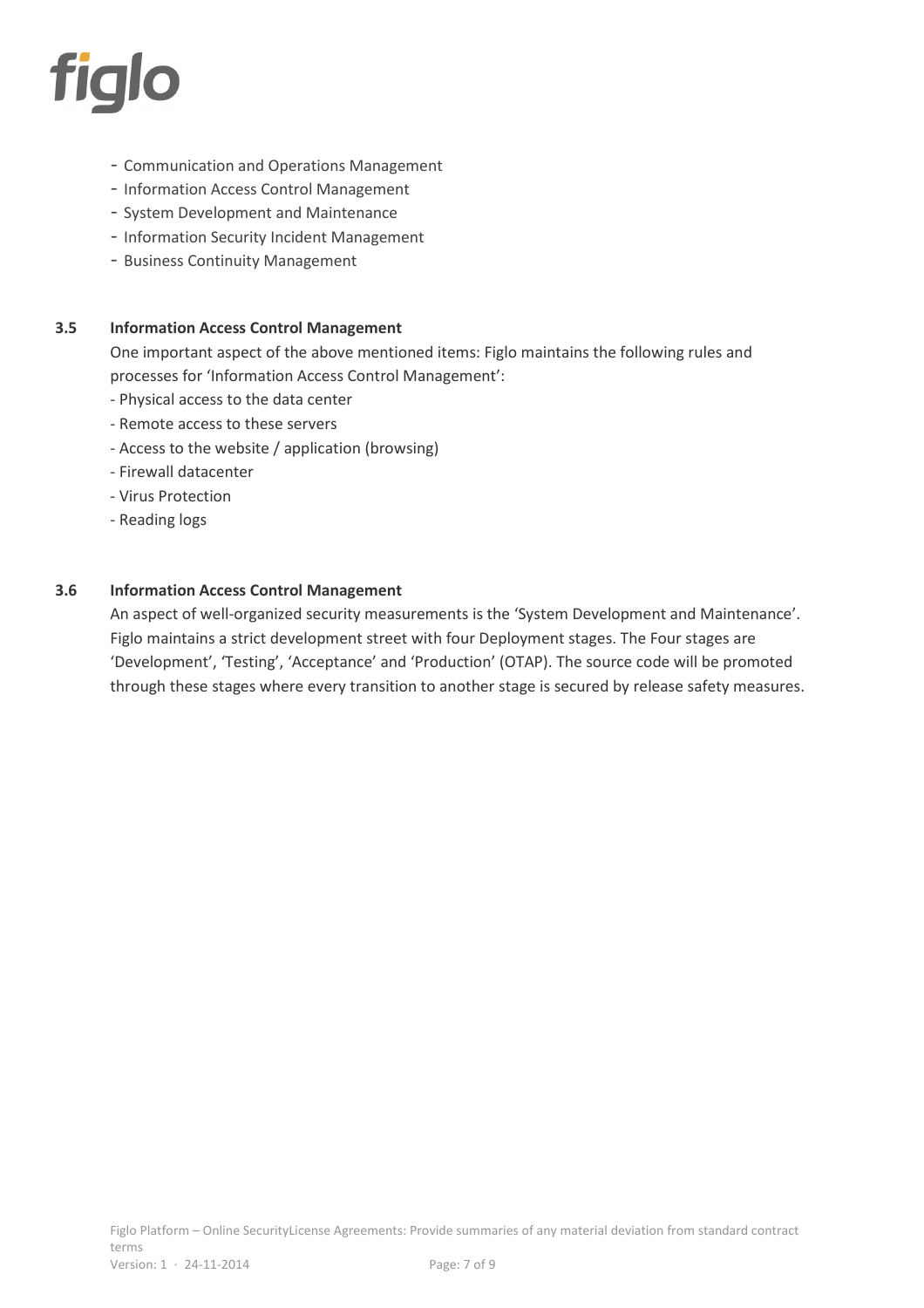

# **4** Hosting Security in Microsoft Azure

#### **4.1 Figlo Platform hosting in Microsoft Azure**

Figlo Platform is hosted in 'the Cloud' provided by Microsoft through its through its Hosting service' Azure'. As the term 'Cloud' is often associated with a vague and undefined service inwhich data are at the same time everywhere and nowhere. The Microsoft Azure Cloud is very concrete where every bit of data are traceable to Datacenter and server. Microsoft uses the most extensive and sophisticated security measures which are safeguarded by different protocols and checks.

#### **4.2 Location of the data**

The application Figlo Platform and its database are primarily hosted in the Microsoft Datacenter in Amsterdam with a redundancy in the Datacenter in Dublin. It means the data will never leave the European Union.

#### **4.3 Microsoft Certificated Compliance**

Microsoft has developed an extensible compliance framework that enables it to design and build services using a single set of controls to speed up and simplify compliance across a diverse set of regulations and rapidly adapt to changes in the regulatory landscape. Microsoft has information on the following specific compliance programs that applies to Microsoft hosting service that safeguards the Figlo Platform client data:

- ISO/IEC 27001
- SOC 1 and SOC 2 SSAE 16/ISAE 3402
- UK G-Cloud
- HIPAA BAA
- EU Model Clauses
- FedRAMP
- PCI DSS

More information is to be found on the following link: http://azure.microsoft.com/enus/support/trust-center/compliance

#### **4.4 Microsoft Security measures and features**

Azure delivers an extensive foundation of various measures and features which secures a safe hosting environment for Figlo Platform. The following measures and features are in place to safeguard the security of the data:

- **24 hour monitored physical security.** Datacenters are physically constructed, managed, and monitored to shelter data and services from unauthorized access as well as environmental threats.
- **Monitoring and logging.** Security is monitored with the aid of centralized monitoring, correlation, and analysis systems that manage the large amount of information generated by devices within the environment and providing timely alerts. In addition, multiple levels of monitoring, logging, and reporting are available to provide visibility to customers.

Figlo Platform – Online SecurityLicense Agreements: Provide summaries of any material deviation from standard contract terms Version: 1 · 24-11-2014 Page: 8 of 9